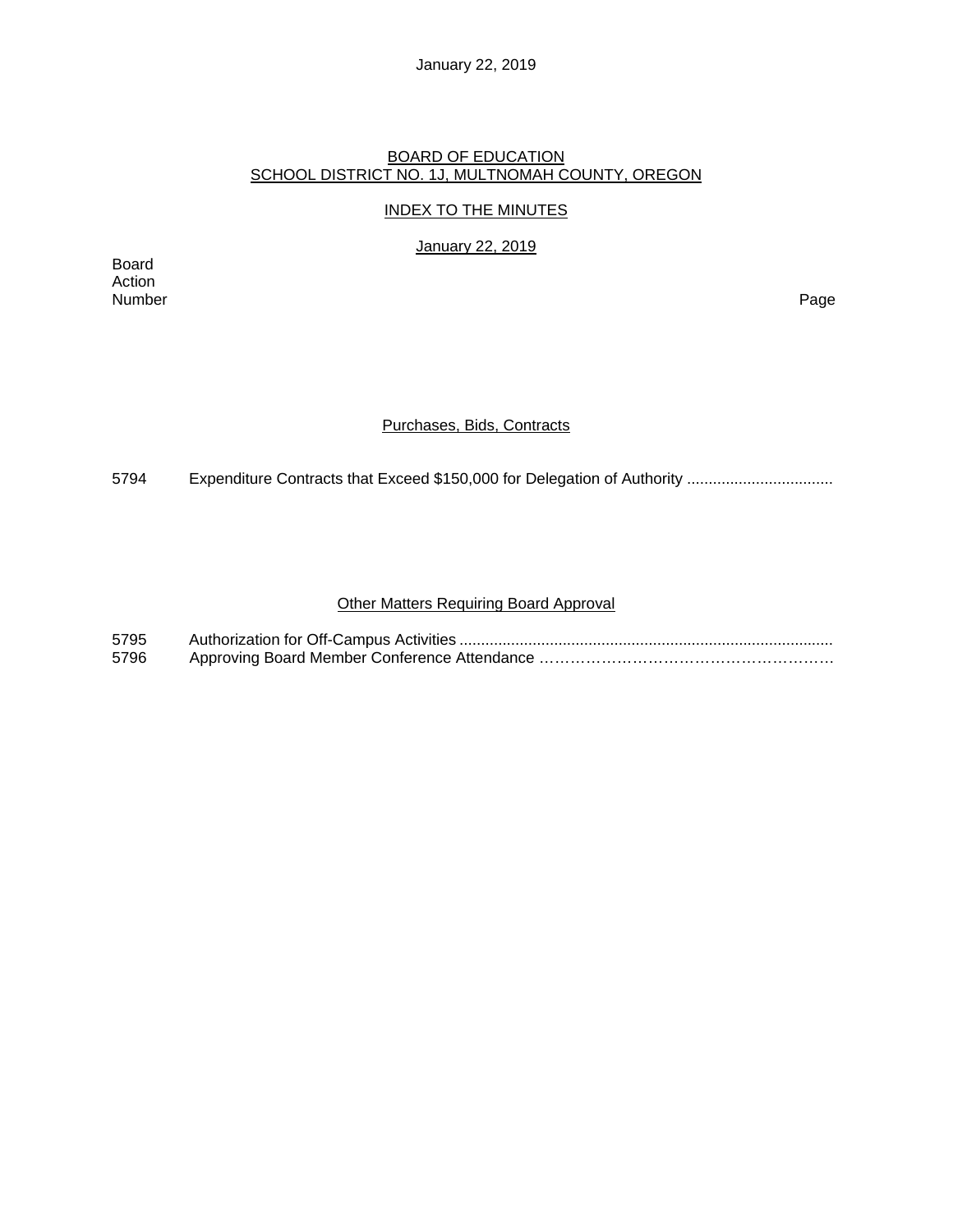# Purchases, Bids, Contracts

# Resolution Number 5794

Director Esparza Brown moved and Director Kohnstamm seconded the motion to adopt the above numbered item. The motion was put to a voice vote and passed unanimously (7-yes, 0-no) with Student Representative Paesler voting yes, unofficial.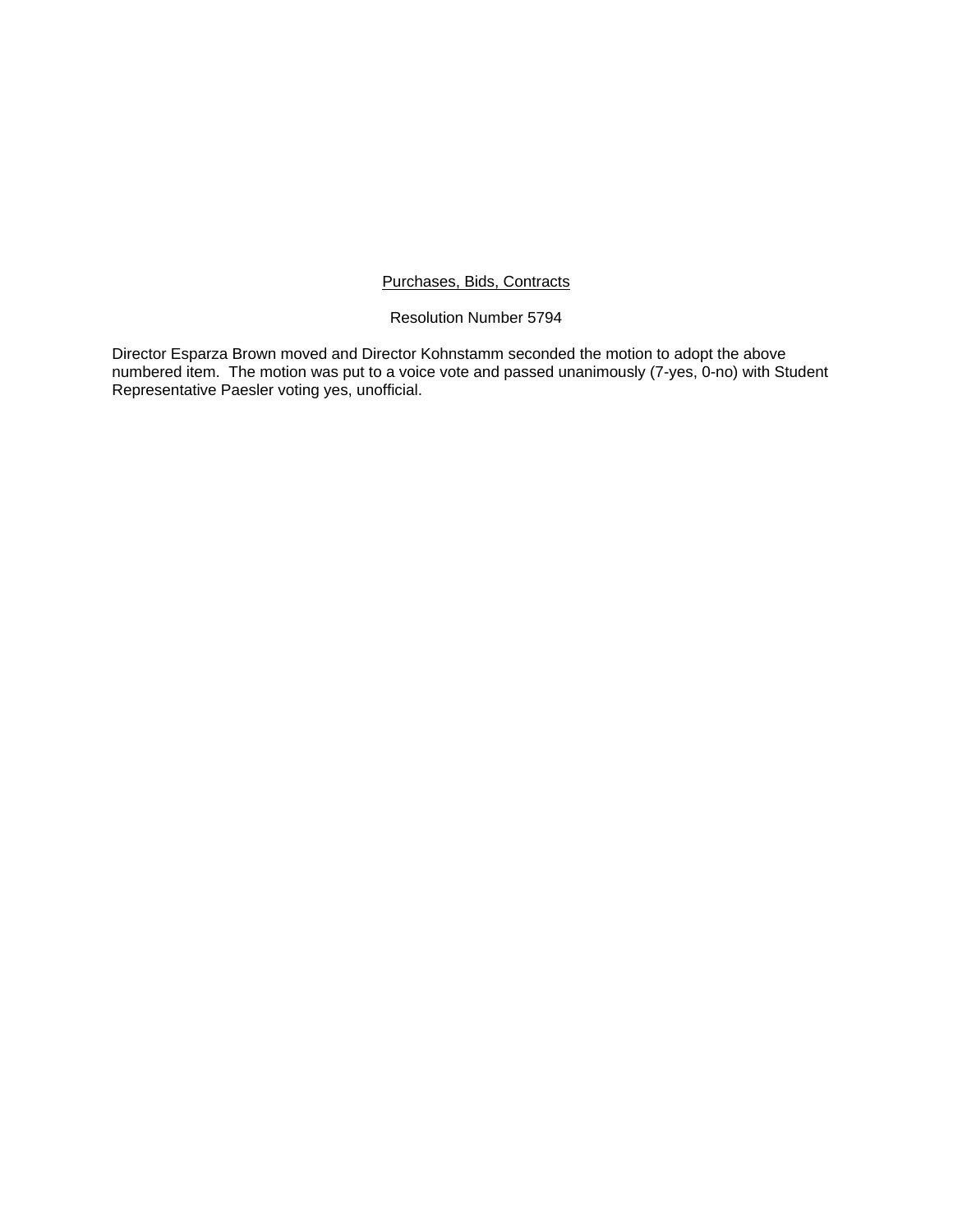# **RESOLUTION No. 5794**

#### Expenditure Contracts that Exceed \$150,000 for Delegation of Authority

# **RECITAL**

Portland Public Schools ("District") Public Contracting Rules PPS-45-0200 ("Authority to Approve District Contracts; Delegation of Authority to Superintendent") requires the Board of Education ("Board") enter into contracts and approve payment for products, materials, supplies, capital outlay, equipment, and services whenever the total amount exceeds \$150,000 per contract, excepting settlement or real property agreements. Contracts meeting this criterion are listed below.

## **RESOLUTION**

The Superintendent recommends that the Board approve these contracts. The Board accepts this recommendation and by this resolution authorizes the Deputy Clerk to enter into the following agreements.

т

| Contractor           | Contract<br>Term                                                                                                             | <b>Contract Type</b>                 | <b>Description of Services</b>                                                                                                                                                                                         | Contract<br>Amount                                | Responsible<br>Administrator,<br><b>Funding Source</b> |
|----------------------|------------------------------------------------------------------------------------------------------------------------------|--------------------------------------|------------------------------------------------------------------------------------------------------------------------------------------------------------------------------------------------------------------------|---------------------------------------------------|--------------------------------------------------------|
| <b>FLO Analytics</b> | 1/23/19<br>through<br>1/8/20<br>Option to<br>renew for up<br>to five<br>additional<br>one-year<br>terms<br>through<br>1/8/23 | <b>Personal Services</b><br>PS 67420 | Contractor to provide complex<br>data analysis,<br>recommendations, and public<br>engagement services that will<br>support district-wide enrollment<br>balancing and optimal building<br>utilization.<br>RFP 2018-2535 | Original Term:<br>\$295,560<br>Total Term:<br>TBD | C. Hertz<br><b>Fund 101</b><br>Dept. 5461              |

#### **NEW CONTRACTS**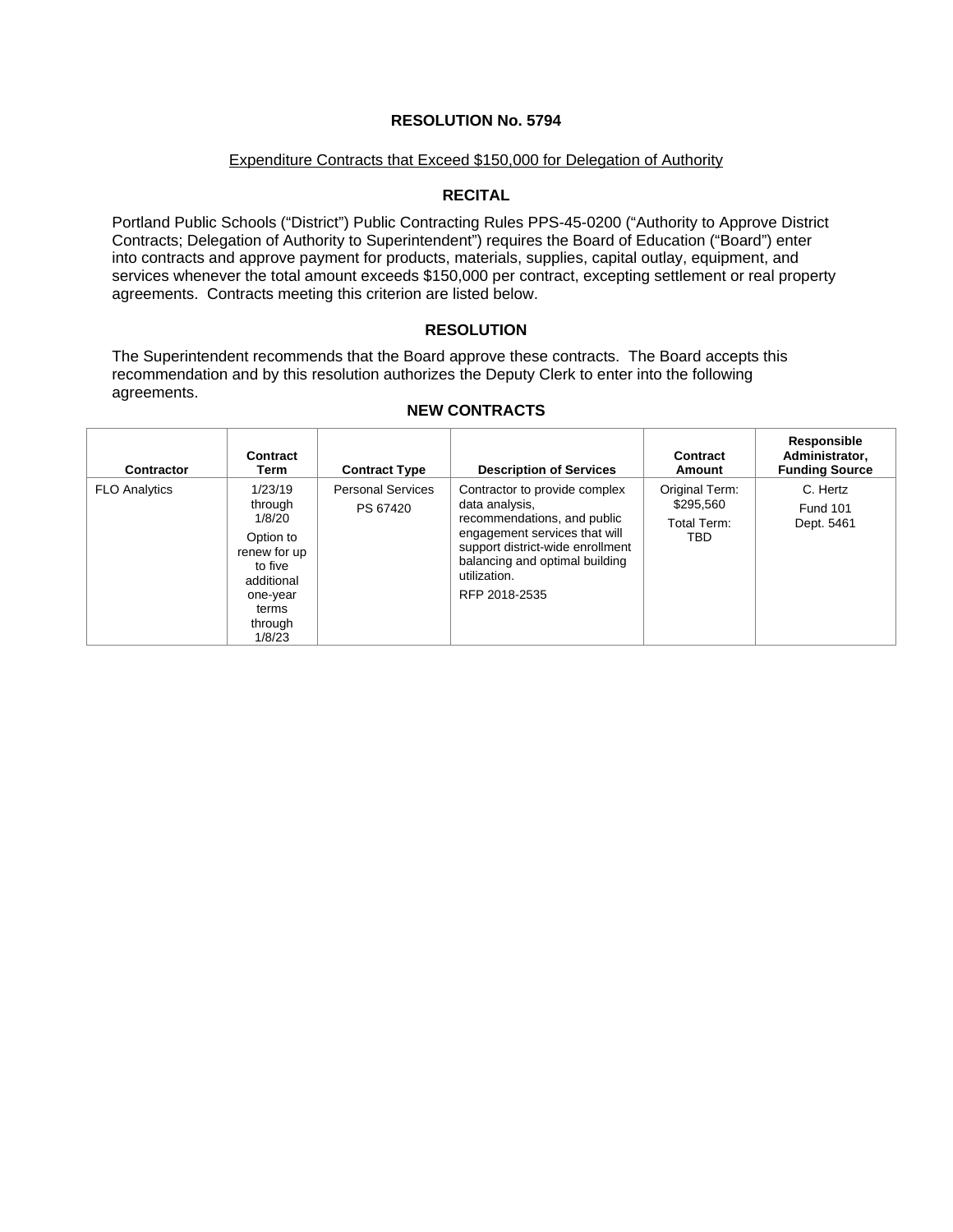## Other Matters Requiring Board Approval

## Resolution Numbers 5795 and 5796

Director Esparza Brown moved and Director Kohnstamm seconded the motion to adopt Resolution 5795. The motion was put to a voice vote and passed unanimously (7-yes, 0-no) with Student Representative Paesler voting yes, unofficial.

Director Brim-Edwards moved and Director Bailey seconded the motion to add Resolution 5796 to the Business Agenda, and to approve Resolution 5796. The motion was put to a voice vote and passed unanimously (7-yes, 0-no) with Student Representative Paesler voting yes, unofficial.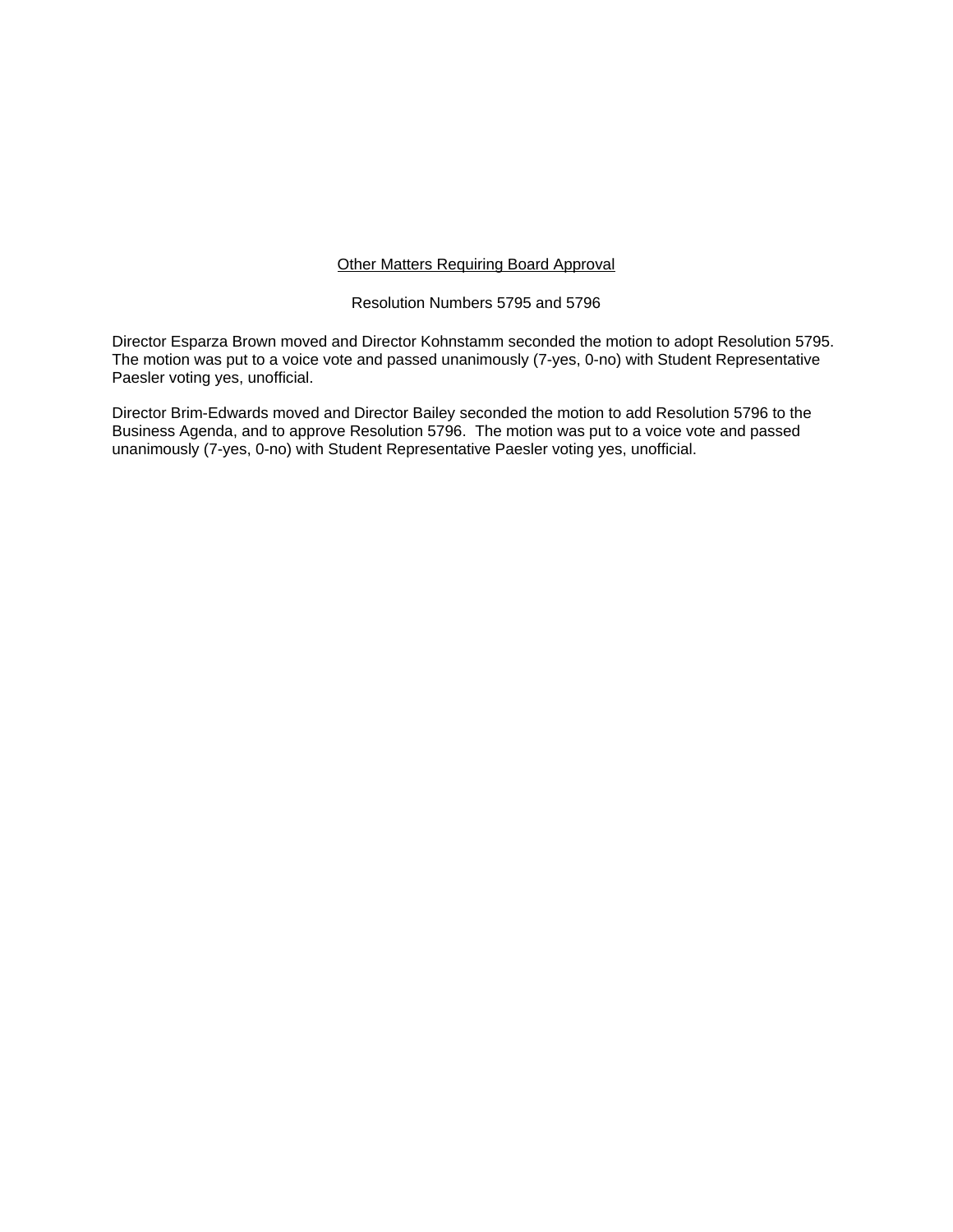# **RESOLUTION No. 5795**

#### Authorization for Off-Campus Activities

#### **RECITAL**

Portland Public Schools ("District") Policy 6.50.010-P ("Off-Campus Activities") requires the Board of Education ("Board") consent to student out-of-state travel.

# **RESOLUTION**

The Board has reviewed the request for out-of-state travel. All required documents have been submitted to the Risk Management Department. The Superintendent recommends that the Board consent to the student out-of-state travel for the below request:

| Date(s)        | School, Course, and<br><b>Number of Students</b>                      | <b>Purpose of</b><br><b>Travel</b>                  | <b>Travel Destination</b>                      | <b>Estimated Cost</b>         |
|----------------|-----------------------------------------------------------------------|-----------------------------------------------------|------------------------------------------------|-------------------------------|
| $2/1 - 2/2/19$ | Beaumont; Jazz<br>Ambassadors: 20<br>students                         | <b>Bellevue</b><br>College Jazz<br>Festival         | Bellevue College in<br>Bellevue, WA            | \$100                         |
| 5/13/19        | Mt Tabor                                                              | Hydropower<br>learning                              | Bonneville Dam<br>Powerhouse, OR & WA<br>sides | \$6.60                        |
| 5/14/19        | Mt Tabor                                                              | Hydropower<br>learning                              | Bonneville Dam<br>Powerhouse, OR & WA<br>sides | \$6.60                        |
| 5/20-5/23/19   | Odyssey Program @<br>East Sylvan                                      | Oregon Trail<br>study                               | Oregon Trail in OR & WA                        | \$250: students<br>to pay \$0 |
| 3/6-3/18 2019  | Jefferson High School<br>Dancers, 18 students                         | Performances,<br>workshops,<br>cultural<br>exchange | Aix-en-Provence,<br>France                     | \$2,200 per<br>student        |
| 1/23/19        | PPS Learning Journey<br>(as part of Visioning<br>Process), 5 students | Visit<br>transformed<br>schools                     | Seattle, WA                                    | \$995 for bus                 |

#### **AUTHORIZATION FOR OFF-CAMPUS ACTIVITIES**